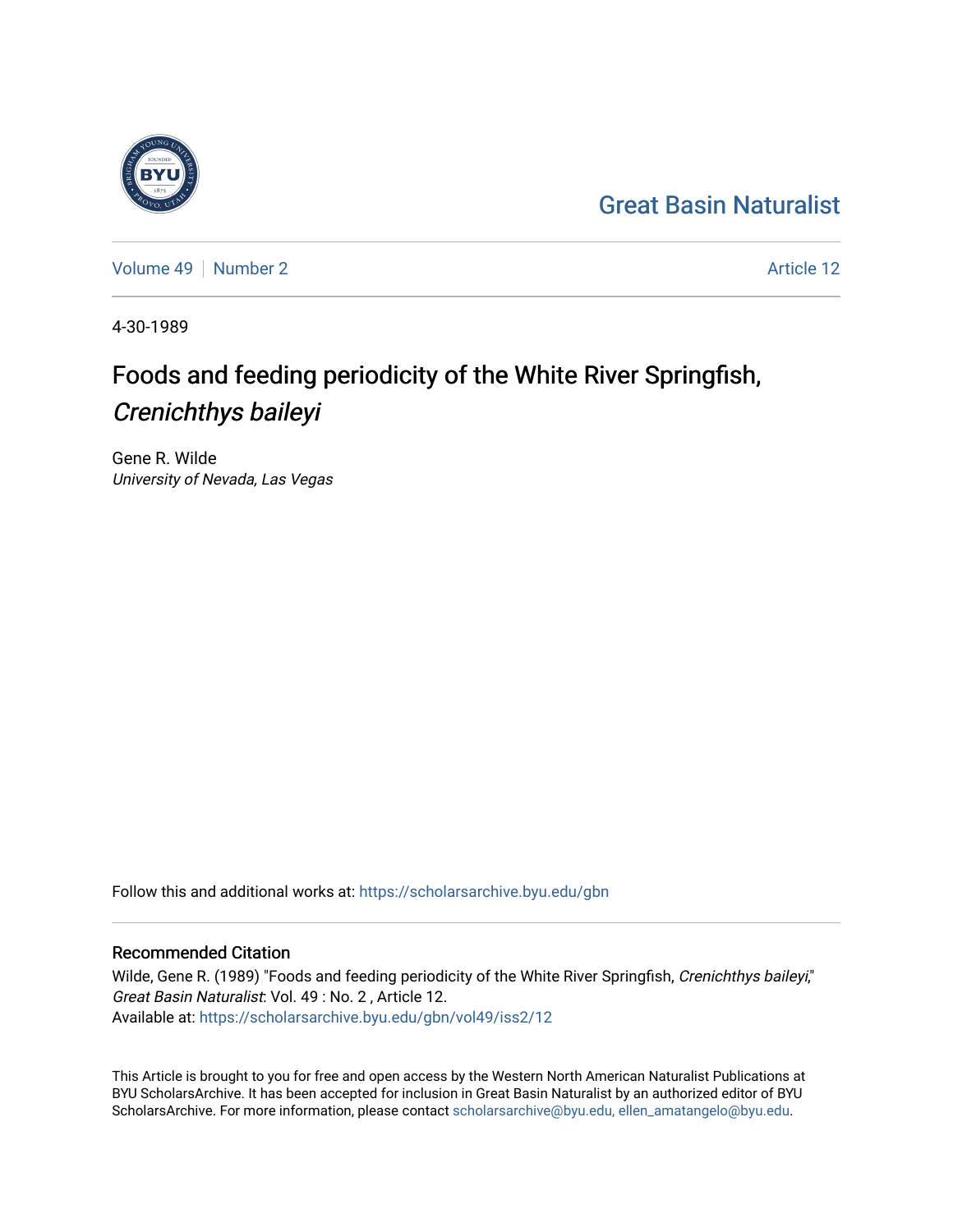#### FOODS AND FEEDING PERIODICITY OF THE WHITE RIVER SPRINGFISH, CRENICHTHYS BAILEYI

Gene R. Wilde<sup>1</sup>

Abstract.—White River springfish collected in August and December <sup>1966</sup> from Hot Creek Spring, Nevada, fed primarily on amphipods, ostracods, plant fragments, and detritus. Composition of the diet was similar in both months. However, amphipods were the most important food in August, while in December amphipods, ostracods, plant fragments, and detritus were of approximately equal importance. Comparison of diel feeding periodicity and activity patterns suggests that most of the daily activity of White River springfish is related to feeding.

The White River springfish, Crenichthys *baileyi*, is endemic to several warm springs located along the course of the pluvial White River in southeastern Nevada. Abundance of White River springfish in several springs has declined in recent years as a result of habitat modifications (Courtney et al. 1985), intro ductions of nonnative fishes (Deacon et al. 1964, Hubbs and Deacon 1964, Courtney et al. 1985), and spread of diseases associated with introduced fishes (Wilson et al. 1966, Deacon 1979); one population became extinct because of predation by introduced largemouth bass, Micropterus salmoides (Deacon 1979, Williams and Wilde 1981). In general, mechanisms by which habitat modifications and introduced fishes contribute to declines in springfish abundance are not well understood. This is at least partially due to the paucity of life history information on the White River springfish; Williams and Williams (1982) provide the only description of its foods.

This paper describes the summer (August) and winter (December) diets and diel feeding periodicity of White River springfish from Hot Creek Spring, Nye County, Nevada.

#### **METHODS**

Fish were collected from the springpool of Hot Creek Spring with minnow traps on 24-26 August and 29 December 1966. Contents of the stomachs of 45 fish collected in August and 21 collected in December were examined. Foods were identified and enumerated; the percentage each food contributed to the volume of the stomach contents and the percent fullness of each stomach were visually estimated. Percent frequency of occurrence and indices of absolute (Al) and relative (RI) importance were calculated fol lowing Williams and Williams (1982).

Diel feeding periodicity was determined by averaging percent fullness of the stomachs of fish collected at 2-hr intervals during 24-26 August 1966. Stomachs of five fish were examined at each 2-hr interval; empty stomachs (percent fullness  $= 0$ ) were included in the analysis.

#### Results and Discussion

The White River springfish is an opportunistic omnivore. In Hot Creek Spring, the diet was composed of benthic invertebrates (mainly ostracods, amphipods, and gastropods), plant fragments, and detritus (Table 1), indicating that springfish foraged along the substrate and in plant cover. A similar mode of foraging is indicated in Preston Big Springs where diatoms, filamentous algae, and vascular plant fragments dominated the diet (Williams and Williams 1982).

The invertebrate fauna of Hot Creek Spring is depauperate (Brues 1932), and the diet of White River springfish showed a corresponding lack of diversity. Only five invertebrate groups were observed in stomachs of White River springfish. Intestinal tracts of fish col lected in December also contained (dytiscid) coleopteran and dipteran larvae; no additional taxa were observed in intestinal tracts of fish collected in August.

<sup>&#</sup>x27;Department of Biological Sciences, University of Nevada, Las Vegas, Nevada 89154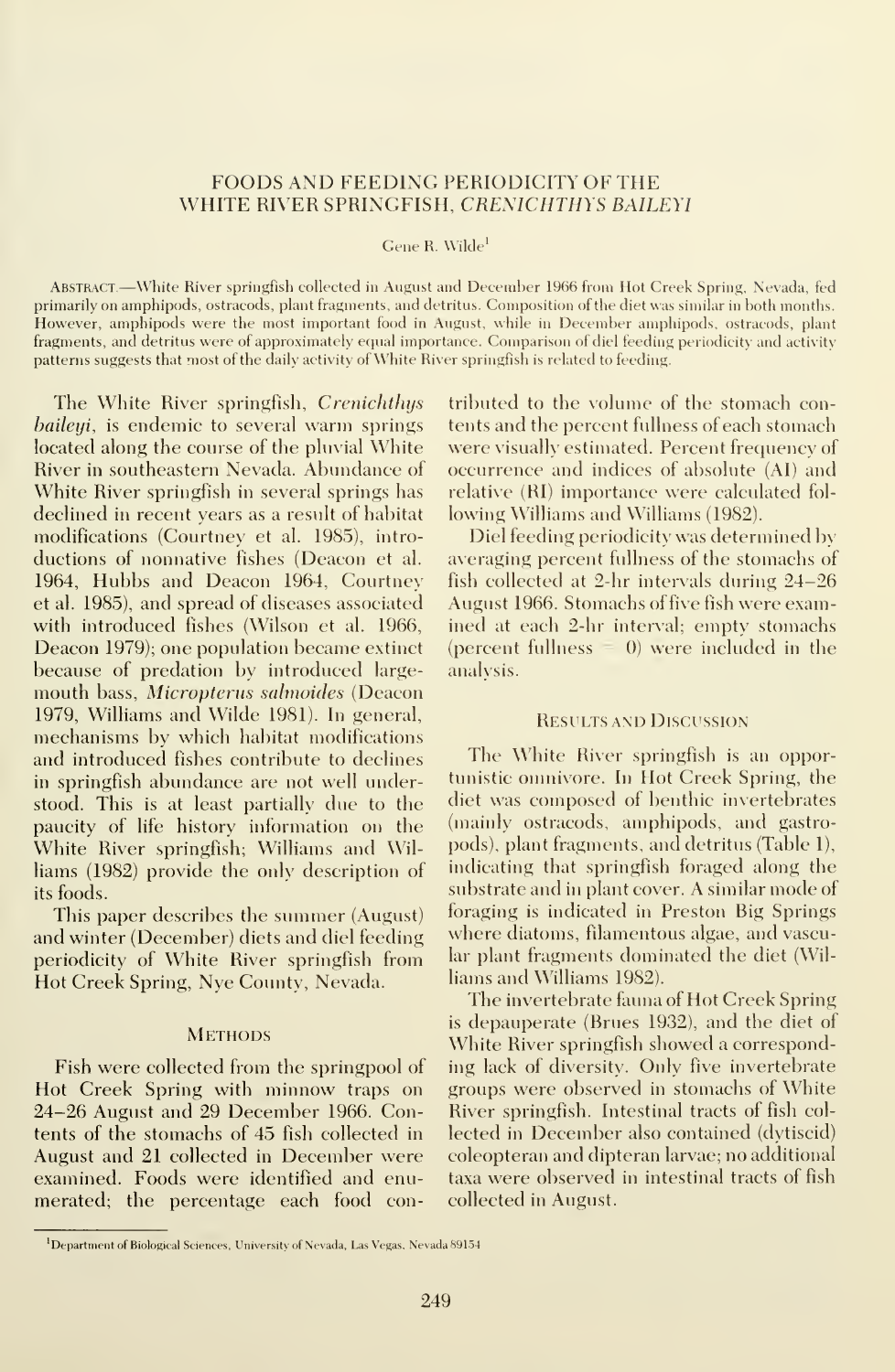|                 | Percent of<br>stomach<br>contents |          | Frequency<br>of<br>occurrence |          | Mean<br>number per<br>occurrence |          | $_{\rm RI}$ |          |
|-----------------|-----------------------------------|----------|-------------------------------|----------|----------------------------------|----------|-------------|----------|
|                 | August                            | December | August                        | December | August                           | December | August      | December |
| Algae           | 4.0                               |          | 18                            |          |                                  |          | 6.8         |          |
| Plant fragments | 10.0                              | 39.3     | 35                            | 44       |                                  |          | 10.8        | 24.0     |
| Detritus        | 9.3                               | 18.3     | 38                            | 56       |                                  |          | 14.5        | 21.3     |
| Animal remains  | 6.6                               | 4.9      | 10                            | 25       |                                  |          | 4.9         | 8.6      |
| Gastropoda      | 4.9                               | 5.3      | 8                             | 6        | 4.0                              | 4.0      | 4.0         | 3.2      |
| Ostracoda       | 8.1                               | 16. I    | 40                            | 63       | 5.8                              | 3.1      | 14.8        | 22.7     |
| Amphipoda       | 50.6                              | 15.0     | 73                            | 56       | 3.9                              | 2.2      | 38.0        | 20.3     |
| Odonata         | 3,3                               |          | 8                             |          | 1.3                              |          | 3.5         |          |
| Ephemeroptera   | 3.3                               |          | 5                             |          | 1.0                              |          | 2.6         |          |

Table 1. Percent of stomach contents, frequency of occurrence, mean number per occurrence, and relative importance (RI) of food items in stomachs of White River springfish from Hot Creek Spring, Nevada. Sample size was 45 in August 1966 and 21 in December 1966.

There was no significant difference ( $p >$ .10; Mann-Whitney U-test) between August and December in fullness of the stomach; however, there were qualitative differences in the diet. Amphipods and ostracods were the most frequently consumed invertebrates and contributed 59% of the stomach contents in August, but only 31% in December. Vascular plant fragments and detritus were the most common nonanimal foods and comprised 19% of the stomach contents in August and 58% in December. The difference in diet between August and December is probably the result of decreased abundance of invertebrates in December, rather than increased availability of plant fragments and detritus, and suggests a preference for invertebrate foods.

Diel feeding periodicity and activity patterns were bimodal, with peaks in morning  $(0600-1000$  hrs) and afternoon  $(1400-1600)$ hrs; Fig. 1). Because White River springfish are inactive at night (Deacon and Wilson 1967, Hubbs et al. 1967), feeding was at a minimum from 0200 hrs to 0400 hrs. Similarities in diel feeding periodicity and general activity suggest that most activity is related to foraging (Deacon and Minckley 1974).

The summer diet of White River springfish from Hot Creek Spring was similar in composition to that described by Williams and Williams (1982) at Preston Big Springs; however, relative importance of animal and plant foods was reversed in the two springs. Invertebrates, especially amphipods, were the most important items in the diet of springfish at Hot Creek Spring (pooled RI =  $67.9$ ); pooled RI for algae, plant fragments, and

detritus was 32.1. At Preston Big Springs, pooled RIs for invertebrates and algae plus vascular plants were 32.1 and 67.9, respectively (Williams and Williams 1982).

Differences in diet between Hot Creek Spring and Preston Big Springs may result from differences in the abundance of diatoms and filamentous green algae, which Williams and Williams (1982) suggested were the preferred foods of White River springfish. The elongate digestive tract of White River springfish suggests an herbivorous nature, but does not necessarily indicate obligate or preferential herbivory. The Amargosa pupfish, Cyprinodon nevadensis, also has an elongate intestine (Naiman 1975). Its diet is largely composed of algae and detritus, but invertebrates are readily eaten when present (Leser and Deacon 1968, Naiman 1975).

Differences in diet are more likely related to differences in the fish communities of Hot Creek Spring and Preston Big Springs. White River springfish is the only fish present in the springpool of Hot Creek Spring; however, it is a member of a more diverse fauna at Preston Big Springs (Williams and Williams 1982). Absence of other fishes from Hot Creek Spring may allow White River springfish to assume a more carnivorous diet.

#### **ACKNOWLEDGMENTS**

B. L. Wilson performed the stomach analyses reported herein. Special thanks are due J. E. Deacon for making these data available to me and for commenting on an earlier draft of the manuscript.